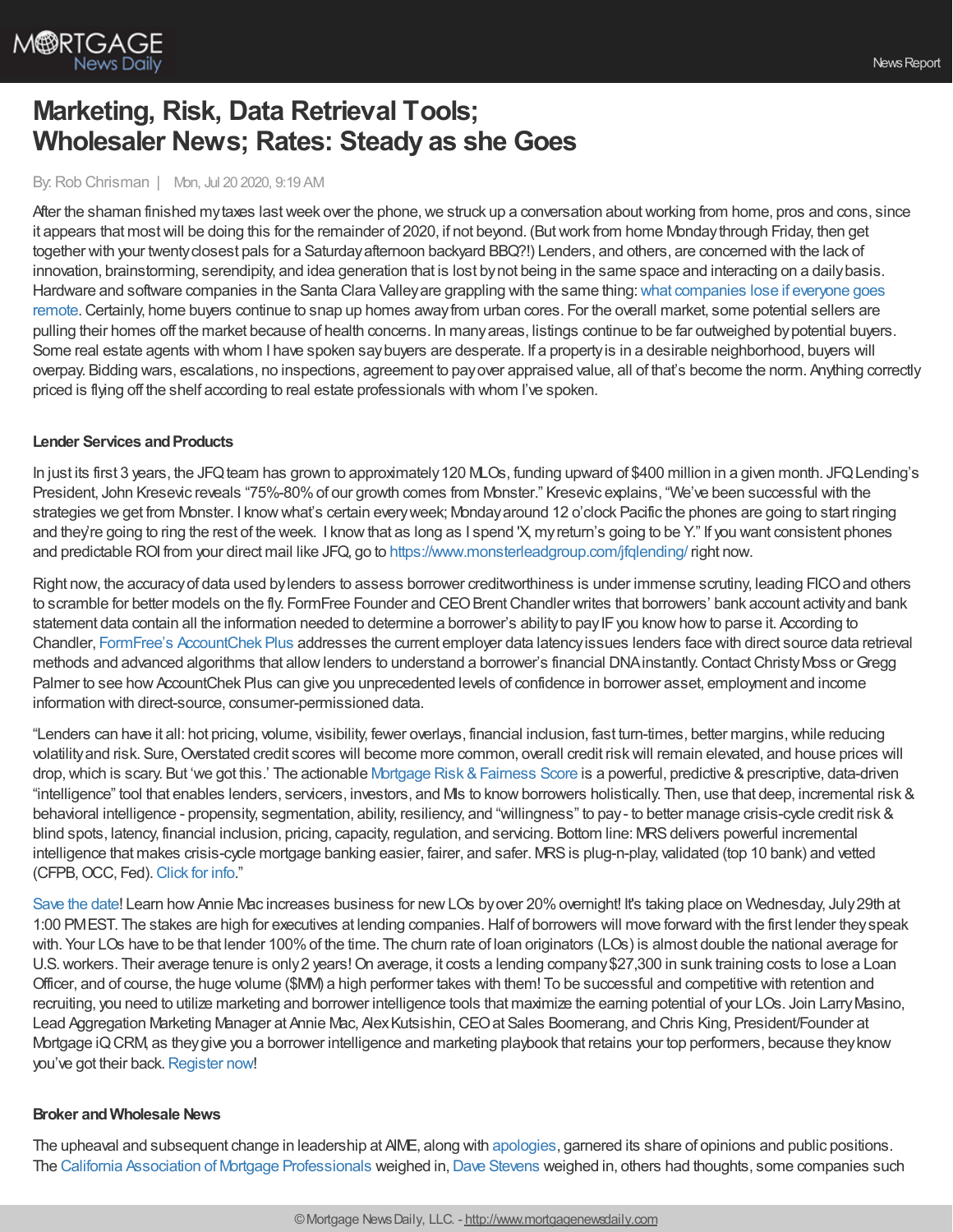# M®RTGAGE **News Daily**

### as Flagstar and Plaza made public statements. The broker communitymotors on, and is well served bywholesalers from coast to coast.

loanDepot issued its weekly announcement that covers VAIRRRL Matrix, loanDepot Conventional Lending Guide and State Disclosure Matrix.

LoanStream posted [Communications](https://loanstreamwholesale.com/2020/05/announcementcommunicationsrelatedtocovid-19/?utm_campaign=New%20Broker%20Aquisition&utm_medium=email&_hsmi=91534937&_hsenc=p2ANqtz-_C2n_u31FoZzq6yMdnUL3kLGP6EPYV_J3_VVvlhtgEhdcPGqA9EK7RQ2S5noxL7y5YObDYHYS9R92yGT9RrIM0r1rJAbldBD9pxqovuR6iUeFr8xw&utm_content=90983945&utm_source=hs_email) Related to COVID-19 and [Updated](https://loanstreamwholesale.com/programs/?utm_campaign=New%20Broker%20Aquisition&utm_medium=email&_hsmi=91534937&_hsenc=p2ANqtz-_QAqW_59NZa0cTf5sgJ03MXYH7T7b4szpF8OakJ3DUNLsAkH7uV5Ypov8mw9bZCpjaEW3tHkvZWFT-axn_bk1GDHwffjPnw7LiP1ryK0jkrWrlbYg&utm_content=90983945&utm_source=hs_email) Matrices forGovernment and Non-QM. In fact, viewall the LoanStream Wholesale Bulletins & Announcements.

Plaza has begun accepting Cooperatives (Co-ops) in the state of Florida. Plaza currently accepts Co-ops in the states of California, Connecticut, Florida, Illinois, Maryland, New Jersey, New York, and Washington D.C., with more states coming soon.

Effective today Flagstar will be making changes to the Purchase Special and Agency Cash-Out Refinance [adjustments.](https://www.flagstar.com/content/dam/tpo/sellers-guide/announcements/20075.pdf) Additional Flagstar announcements include [Temporary](https://www.flagstar.com/content/dam/tpo/sellers-guide/announcements/20073.pdf) Rental Income Requirements for Conventional Transactions and Conventional Underwriting Guideline Updates.

Effective today, July 20 PRMG will be implementing a new process in regard to Desk Review fees. When the appraisal SSRs are returned and the results reflect a 4 or higher, the Redisclosure team will be sending out a revised Loan Estimate reflecting a Desk Review fee of \$100.If the desk review does not support the value, it will result in an another Change of Circumstance triggering an additional revised Loan Estimate that will be sent by the Redisclosure team and will reflect the standard \$200 cost of the Enhanced Desk Review that will be ordered, the fee will be collected at closing. Due to current market conditions, however, enhanced desk reviews and field review quotes are being returned from the AMCs at higher amounts, and as such, mayresult in a charge higher than \$200.Questions regarding the new process should be sent to Redisclosures@prmg.net.

### Angel Oak brought back its Asset Qualifier Program.

Orion Lending issued temporarypolicyadjustments for employment verifications. Most recent paystub containing year to date earnings must be provided for each employed borrower. Paystub utilized to satisfythis condition must be for the payperiod immediatelypreceding the Final Approval. Verbal VOE- Docs for Borrower(s) dated within 3 days (15 for Self Employed) prior to note date. Self Employed borrowers within 15 days. Verbal VOE- Funding for Borrower(s) dated within 1 business day(15 for Self Employed) prior to funding. Self Employed borrowers within 15 days.

## **Capital Markets**

Acouple months ago, the volatilityin Treasuries and MBSwas nearlyunpalatable for manyin the mortgage industry. It's been a different story during the past few weeks of summer, with movement minimal as markets still seems to be in a wait-and-see approach with virus caseloads. I felt like a broken record all week lastweek, talking about lowtrading as investors attempted to digest corporate earnings, middle-of-the-month economic data and coronavirus news. With cases of the virus spiking across certain states,U.S. consumer sentiment showed emerging confidence around reopenings diminished in July, reversing most of the gain in the indexover the past month as it now sits just above the April low. Separately, total housing starts beat expectations in June, increasing more than 17 percent month-over-month, though building permits slightly missed expectations, despite rising. Fortunately for this housing market, which is experiencing short supply, both starts and permits were strong historically. Market movement at the onset of this weekwill center around anyprogress on a euro rescue fund that was discussed at the EU leader summit over the weekend.

Taking a look at the whole week, as states re-opened manyparts of their economies in June, economic conditions quicklybegan to rebound. Retail sales increased in June, beating most analysts' expectations, and were 1.1 percent above the level in June 2019. Housing starts and permits also showed large month-over-month gains, but remained below February's peaks. But as new coronavirus cases rise at an increasing pace, manyof those states have started to pull-back on their phased re-openings and business maysoon need to reduce staff. The stall in economic activityleaves manystates facing budget shortfalls due to the drop in taxrevenues and manyexpect another round of federal stimulus to combat mounting economic pressure. Mortgage rates continue to benefit from Federal intervention with the 30 yr fixed rate falling to an average of 3.19 percent according to the Mortgage Bankers Association. This is welcome news for those who are able to refinance, although purchase applications were down 6.1 percent for the week ending July10 despite the increasing home affordabilitythe lower rate environment has provided. There is no change expected to monetarypolicyat the upcoming FOMC meeting at the end of the month and it is likelythat rates will remain lowfor the foreseeable future so buyers who maybe in a holding pattern due to the virus maystill be able to take advantage of the lower rate environmentwhen theyare ready.

I have nothing of note to report from the economic calendar todayor tomorrow(compounded bythe Fed currentlyin its blackout period before the next meeting), but things pick back up Wednesdaywith JulyFHFAHousing Price Index, June Existing Home Sales, and 20-year Treasurybond reopening results. Yes,we will have more earnings releases from Wall Street. Thursdaybrings June Leading Indicators and jobless claims, as well as the Class D 48-hour notification, before the weekly calendar closes with June New Home Sales on Friday. The